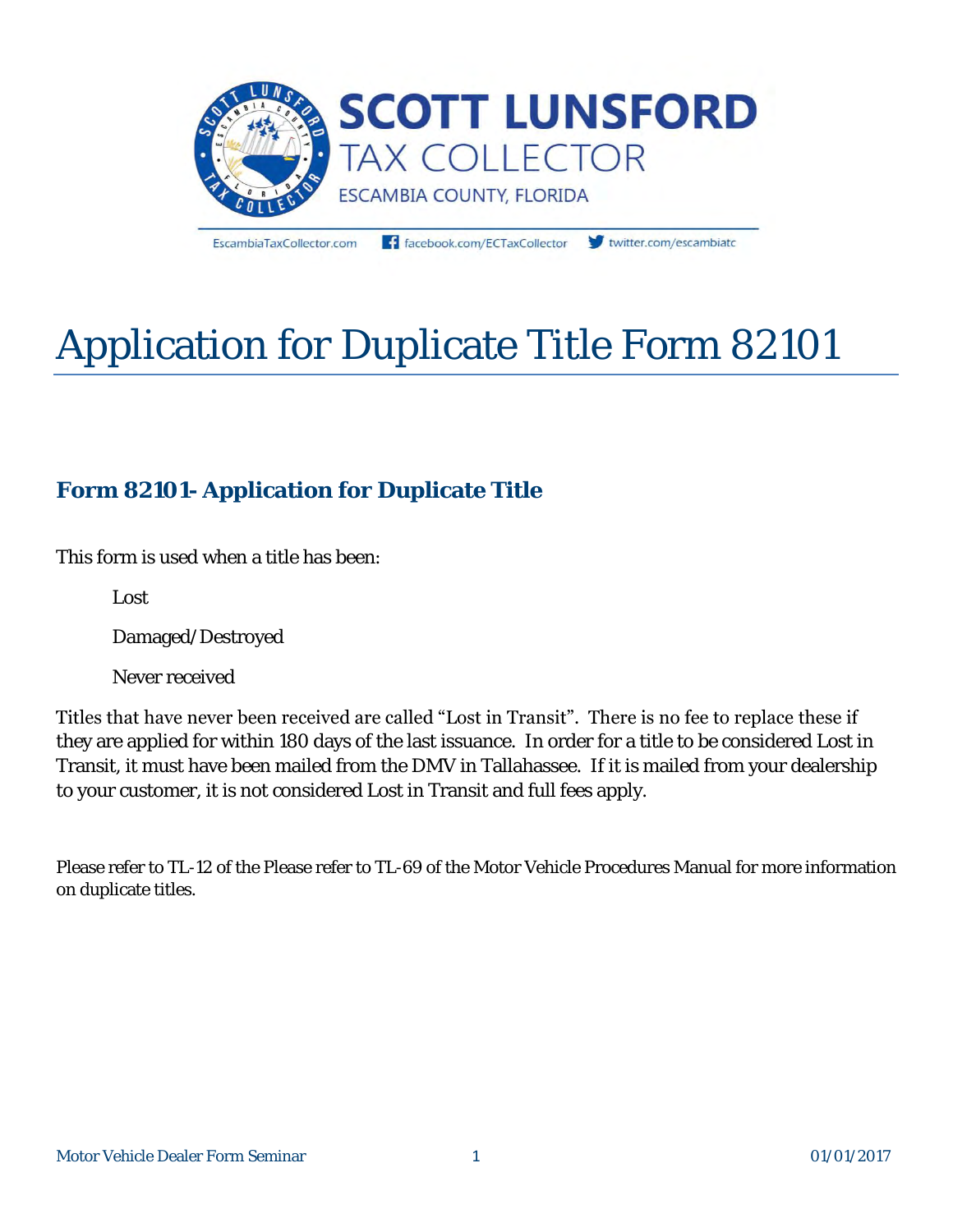|                                                            |                                                                                                                                                                                                                                                                                                                                                                                                                                                                                          | DEPARTMENT OF HIGHWAY SAFETY AND MOTOR VEHICLES<br>SUBMIT THIS FORM TO YOUR LOCAL TAX COLLECTOR OFFICE                                                            | <b>STATE OF FLORIDA</b><br>DIVISION OF MOTORIST SERVICES                                                                                                                            |                                      |                                                 |                                                                                                       |                                           |                               |                                                                                                                                               |  |
|------------------------------------------------------------|------------------------------------------------------------------------------------------------------------------------------------------------------------------------------------------------------------------------------------------------------------------------------------------------------------------------------------------------------------------------------------------------------------------------------------------------------------------------------------------|-------------------------------------------------------------------------------------------------------------------------------------------------------------------|-------------------------------------------------------------------------------------------------------------------------------------------------------------------------------------|--------------------------------------|-------------------------------------------------|-------------------------------------------------------------------------------------------------------|-------------------------------------------|-------------------------------|-----------------------------------------------------------------------------------------------------------------------------------------------|--|
|                                                            |                                                                                                                                                                                                                                                                                                                                                                                                                                                                                          | APPLICATION FOR DUPLICATE OR LOST IN TRANSIT/REASSIGNMENT FOR A<br>MOTOR VEHICLE. MOBILE HOME OR VESSEL TITLE CERTIFICATE                                         | www.finsmy.gov/offices/                                                                                                                                                             |                                      |                                                 |                                                                                                       |                                           |                               |                                                                                                                                               |  |
|                                                            | VEHICLE/VESSEL                                                                                                                                                                                                                                                                                                                                                                                                                                                                           | VEHICLE/VESSEL                                                                                                                                                    |                                                                                                                                                                                     | <b>TYPE OF APPLICATION</b>           |                                                 | <b>VEHICLE/VESSEL DUPLICATE WITH TRANSFER:</b><br>(Both parties must be present for this transaction) |                                           |                               |                                                                                                                                               |  |
| <b>DUPLICATE:</b><br>(Fee Required)<br>LOST                | <b>STOLEN</b><br>Damaged (Certificate of Title must be submitted)                                                                                                                                                                                                                                                                                                                                                                                                                        | <b>LOST IN TRANSIT:</b><br>NOTE: No fee required if vehicle application<br>is made within 180 days from last title<br>issuance date and has been lost in malling. |                                                                                                                                                                                     |                                      |                                                 | title will be lasued with "and".                                                                      |                                           |                               | OR AND NOTE: When joint ownership, please indicate if "or" or<br>"and" is to be suggin on the the when issued. If neither box is checked, the |  |
|                                                            | NOTE: An indication of lost, stolen or damaged is required.<br>OWNER'S NAME (Last, First, Mode Initial)                                                                                                                                                                                                                                                                                                                                                                                  |                                                                                                                                                                   | Owner's E-Mail Address                                                                                                                                                              |                                      |                                                 | PURCHASER S NAME (Last, First Middle Initial)                                                         |                                           |                               | Purchaser's E-Mail Address                                                                                                                    |  |
| CO-OWNER 3 NAME (Last, First, Mode Initial)                |                                                                                                                                                                                                                                                                                                                                                                                                                                                                                          | Co-Oaner's E-Mai Address                                                                                                                                          |                                                                                                                                                                                     |                                      | CO-PURCHASER'S NAME, (Last First, Milde Initial |                                                                                                       |                                           | Co-Purchaser's E-Mail Address |                                                                                                                                               |  |
| OWNER'D MAILING ADDRESS                                    |                                                                                                                                                                                                                                                                                                                                                                                                                                                                                          |                                                                                                                                                                   |                                                                                                                                                                                     |                                      |                                                 | PURCHADER 3 MAILING ADDRESS                                                                           |                                           |                               |                                                                                                                                               |  |
| CITY                                                       |                                                                                                                                                                                                                                                                                                                                                                                                                                                                                          | STATE                                                                                                                                                             | 2P                                                                                                                                                                                  |                                      | CITY                                            |                                                                                                       |                                           | STATE<br>2P                   |                                                                                                                                               |  |
|                                                            | CAUTION: IF ADDRESS DIFFERS FROM DMV RECORDS.                                                                                                                                                                                                                                                                                                                                                                                                                                            |                                                                                                                                                                   |                                                                                                                                                                                     |                                      | DATE OF BIRTH                                   |                                                                                                       | PURCHASER'S DUID #                        |                               | CO-PURCHASER 3 DUMI                                                                                                                           |  |
| $\overline{2}$                                             | ADDRESS VERIFICATION MUST BE SUBMITTED                                                                                                                                                                                                                                                                                                                                                                                                                                                   |                                                                                                                                                                   | APPLICATION FOR DUPLICATE IS MADE BY:                                                                                                                                               |                                      |                                                 |                                                                                                       |                                           |                               |                                                                                                                                               |  |
|                                                            | LIENHOLDER, DATE OF LIEN                                                                                                                                                                                                                                                                                                                                                                                                                                                                 |                                                                                                                                                                   | MOTOR VEHICLE MOBILE HOME OR RECREATIONAL VEHICLE DEALER/<br>AUCTION LICENSE NUMBER (DEALER/AUCTION LICENSE NUMBER DOES NOT APPLY TO VESSELS:<br>LIENHOLDER OR DEALER/AUCTION NAME: |                                      |                                                 |                                                                                                       |                                           |                               | 6                                                                                                                                             |  |
| Owner<br>3                                                 |                                                                                                                                                                                                                                                                                                                                                                                                                                                                                          | ADDRESS                                                                                                                                                           | MOTOR VEHICLE, MOBILE HOME OR VESSEL DESCRIPTION                                                                                                                                    |                                      | <b>CITY:</b>                                    |                                                                                                       |                                           | <b>OTATE</b>                  | 出声                                                                                                                                            |  |
| Q                                                          | /chicle/Vesser (dentification Number                                                                                                                                                                                                                                                                                                                                                                                                                                                     | Make Manufacturer<br>10                                                                                                                                           | Year<br>11                                                                                                                                                                          | Bod <sub>1</sub><br>12               | 13                                              | License Plate or Vessel Registration Number<br>14                                                     |                                           |                               | Florida Title Number<br>15                                                                                                                    |  |
|                                                            |                                                                                                                                                                                                                                                                                                                                                                                                                                                                                          |                                                                                                                                                                   |                                                                                                                                                                                     | VEHICLE USAGE/DRANUS                 |                                                 |                                                                                                       |                                           |                               |                                                                                                                                               |  |
| 5<br>If no lien, Print "None"<br>Llenholder E-Mail Address |                                                                                                                                                                                                                                                                                                                                                                                                                                                                                          | FEID # El DUP & Sex and Date of Brth El DMV Account #<br>Lienholder Malling Address                                                                               | <b>LIENHOLDER INFORMATION</b><br>10                                                                                                                                                 | Date of Lien                         | City                                            | Lienholder Name                                                                                       |                                           | State                         | <b>Zp</b>                                                                                                                                     |  |
|                                                            | if Denholder authorizes the Department to send title to the owner, check box and countersign.                                                                                                                                                                                                                                                                                                                                                                                            |                                                                                                                                                                   |                                                                                                                                                                                     |                                      |                                                 |                                                                                                       |                                           |                               |                                                                                                                                               |  |
| 6                                                          | This box is not checked, the will be malled to the first ilenholder.                                                                                                                                                                                                                                                                                                                                                                                                                     | APPLICATION ATTESTMENT/SIGNATURES AND ODOMETER DECLARATION/DISCLOSURE                                                                                             | IDOES NOT APPLY TO VESSELS                                                                                                                                                          |                                      |                                                 |                                                                                                       | (Ulonature of Lienholders Representative) |                               |                                                                                                                                               |  |
|                                                            | WARRING: Federal and state law require that you glate the mileage in connection with an application for Certificate of Title. Providing a talue statement may result in these or imprisonment.                                                                                                                                                                                                                                                                                           |                                                                                                                                                                   |                                                                                                                                                                                     |                                      | 20                                              |                                                                                                       |                                           |                               |                                                                                                                                               |  |
| DATE READ <sup>21</sup>                                    | I IWE) STATE THAT THIS III 5 or 1 6 DIGIT ODOMETER NOW READS                                                                                                                                                                                                                                                                                                                                                                                                                             |                                                                                                                                                                   |                                                                                                                                                                                     |                                      |                                                 |                                                                                                       |                                           |                               | XX (NO TENTHS) MILES.<br>. AND IWE HEREBY CERTIFY THAT TO THE BEST OF MY/OUR KNOWLEDGE THE ODOMETER READING:                                  |  |
| 22                                                         | CAUTION: READ CAREFULLY BEFORE YOU CHECK A BOX<br>1. REFLECTS ACTUAL MILEAGE.<br>2. IS IN EXCESS OF ITS MECHANICAL LIMITS. (EXCESS OF ITS MECHANICAL LIMITS APPLIES TO 5 DIGIT ODOMETERS)<br>3. IS NOT THE ACTUAL MILEAGE. WARNING - ODOMETER DISCREPANCY<br>I CERTIFY THAT THE MOTOR VEHICLE/VESSEL DESCRIBED ABOVE WILL NOT BE OPERATED ON THE STREETS AND HIGHWAYSWATERWAYS OF<br>THIS STATE AND NO FLORIDA LICENSE PLATE HAS BEEN TRANSFERRED TO OR PURCHASED FOR THIS MOTOR VEHICLE |                                                                                                                                                                   |                                                                                                                                                                                     |                                      |                                                 |                                                                                                       |                                           |                               |                                                                                                                                               |  |
|                                                            | I am/we are the owner(s), lienholder(s), and am legally authorized to apply for and receive the Duplicate Certificate of Title. I/we further agree to<br>indemnify the Department and defend the Certificate of Title against all actions or claims by any person.<br>UNDER PENALTIES OF PERJURY, IWE DECLARE THAT IWE HAVE READ THE FOREGOING DOCUMENT AND THAT THE FACTS STATED IN IT ARE TRUE.<br>IF APPLICABLE, I ATTEST TO HAVING                                                   |                                                                                                                                                                   |                                                                                                                                                                                     |                                      |                                                 |                                                                                                       |                                           | Date Sold                     | Selling Price S                                                                                                                               |  |
|                                                            | ACQUIRED THE MOTOR VEHICLE, MOBILE                                                                                                                                                                                                                                                                                                                                                                                                                                                       | PURCHASE                                                                                                                                                          | GIFT                                                                                                                                                                                |                                      |                                                 | INHERITANCE COURT ORDER                                                                               |                                           | 25                            | 26                                                                                                                                            |  |
|                                                            | HOME OR VESSEL DESCRIBED ABOVE BY:                                                                                                                                                                                                                                                                                                                                                                                                                                                       |                                                                                                                                                                   |                                                                                                                                                                                     |                                      |                                                 |                                                                                                       |                                           |                               |                                                                                                                                               |  |
| <b>Dignature of</b><br>Purchaser                           |                                                                                                                                                                                                                                                                                                                                                                                                                                                                                          |                                                                                                                                                                   |                                                                                                                                                                                     | <b>Printed Name</b><br>of Purchaser: | 20                                              |                                                                                                       |                                           |                               |                                                                                                                                               |  |
| <b>Dignature of</b><br>Co-Purchaser:                       | 28                                                                                                                                                                                                                                                                                                                                                                                                                                                                                       |                                                                                                                                                                   |                                                                                                                                                                                     | Printed Name of<br>Co-Purchaser's    |                                                 | 30                                                                                                    |                                           |                               |                                                                                                                                               |  |
| Disnature of Selleri<br>Owner/Lienholder:                  |                                                                                                                                                                                                                                                                                                                                                                                                                                                                                          |                                                                                                                                                                   |                                                                                                                                                                                     | <b>Printed Name of</b>               | Deller/ Claner/Lienholder:                      |                                                                                                       |                                           |                               |                                                                                                                                               |  |
| <b>Bignature of</b><br>Co-Owner.                           |                                                                                                                                                                                                                                                                                                                                                                                                                                                                                          |                                                                                                                                                                   |                                                                                                                                                                                     | Printed Name of<br>Co-Owner:         |                                                 |                                                                                                       |                                           |                               |                                                                                                                                               |  |
| Duplicate authorization                                    |                                                                                                                                                                                                                                                                                                                                                                                                                                                                                          | FOR FLORIDA DMV OR TAX COLLECTOR/LICENSE PLATE AGENCY USE ONLY<br>Gignature                                                                                       |                                                                                                                                                                                     | Printed Name                         |                                                 |                                                                                                       | County                                    | Agency B                      | Date Completed                                                                                                                                |  |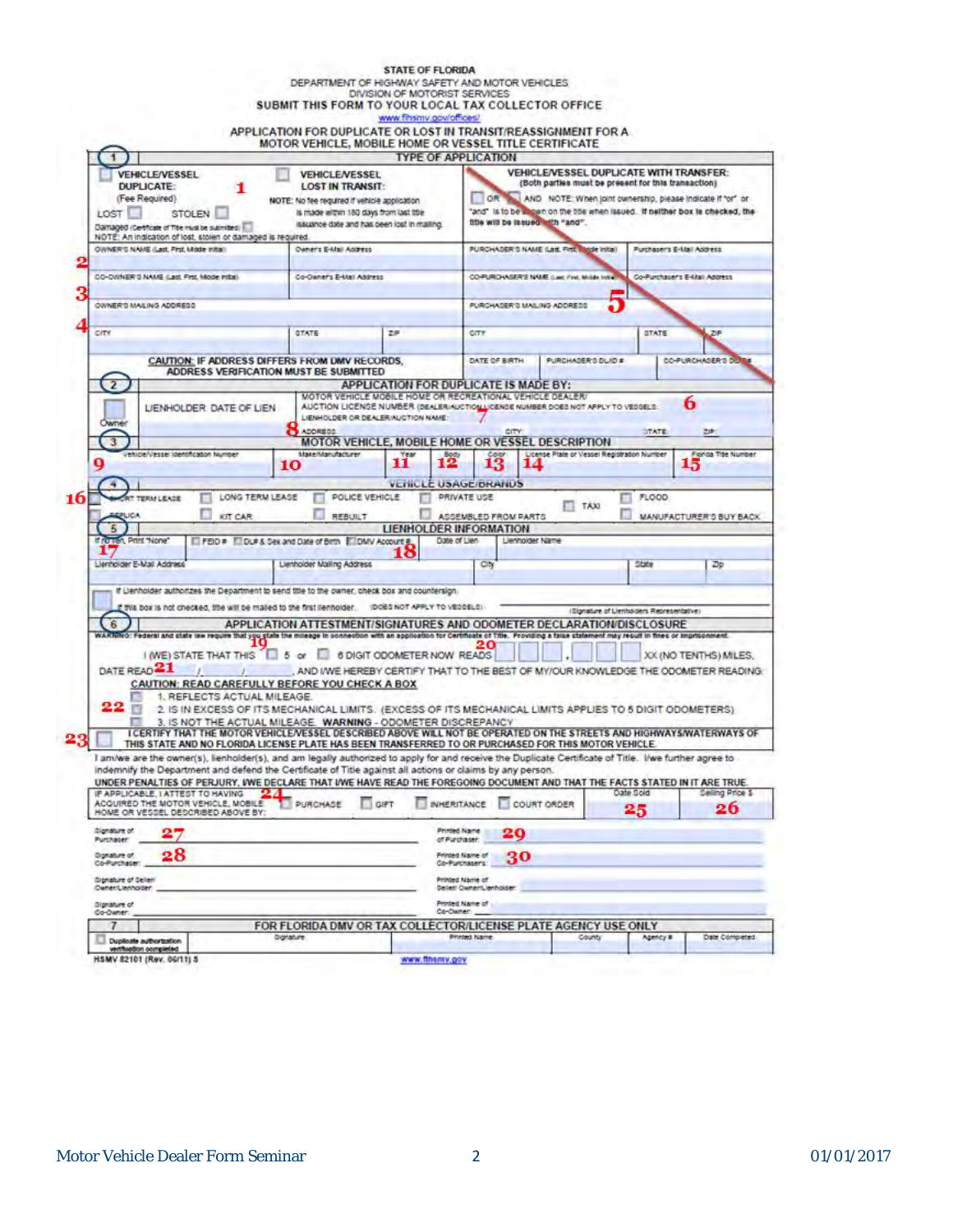# **Section 1 Type of Application**

**1 Vehicle/Vessel Duplicate Vehicle/Vessel Lost in Transit** *(check the appropriate box)* 

Lost

Stolen

Damaged

Lost in Transit

## **2 Owner's Name**

Place first listed owner's name here.

## **3 Co-Owner's Name**

Place co-owner's name here.

*\*\*\*\*\*If there is joint ownership ALL names must appear in this section even if they are joined by "OR"\*\*\*\*\**

## **4 Owner's Mailing Address**

Put the owner's mailing address here. This *should be* what is on their driver

license. If your customer states they've had an address change, please provide

proof.

## **5 Vehicle/Vessel Duplicate With Transfer**

As a dealer, you will not use this section. This is for counter transactions **only** when **BOTH** parties are present.

# **Section 2 Application for Duplicate is Made By**

# **Owner, Lienholder, Motor Vehicle, Mobile Home or Recreational Vehicle Dealer**

 If the dealership is obtaining a duplicate title on behalf of the customer, the third box for Motor Vehicle/ Mobile Home/Recreational Vehicle Dealer/Auction should be completed.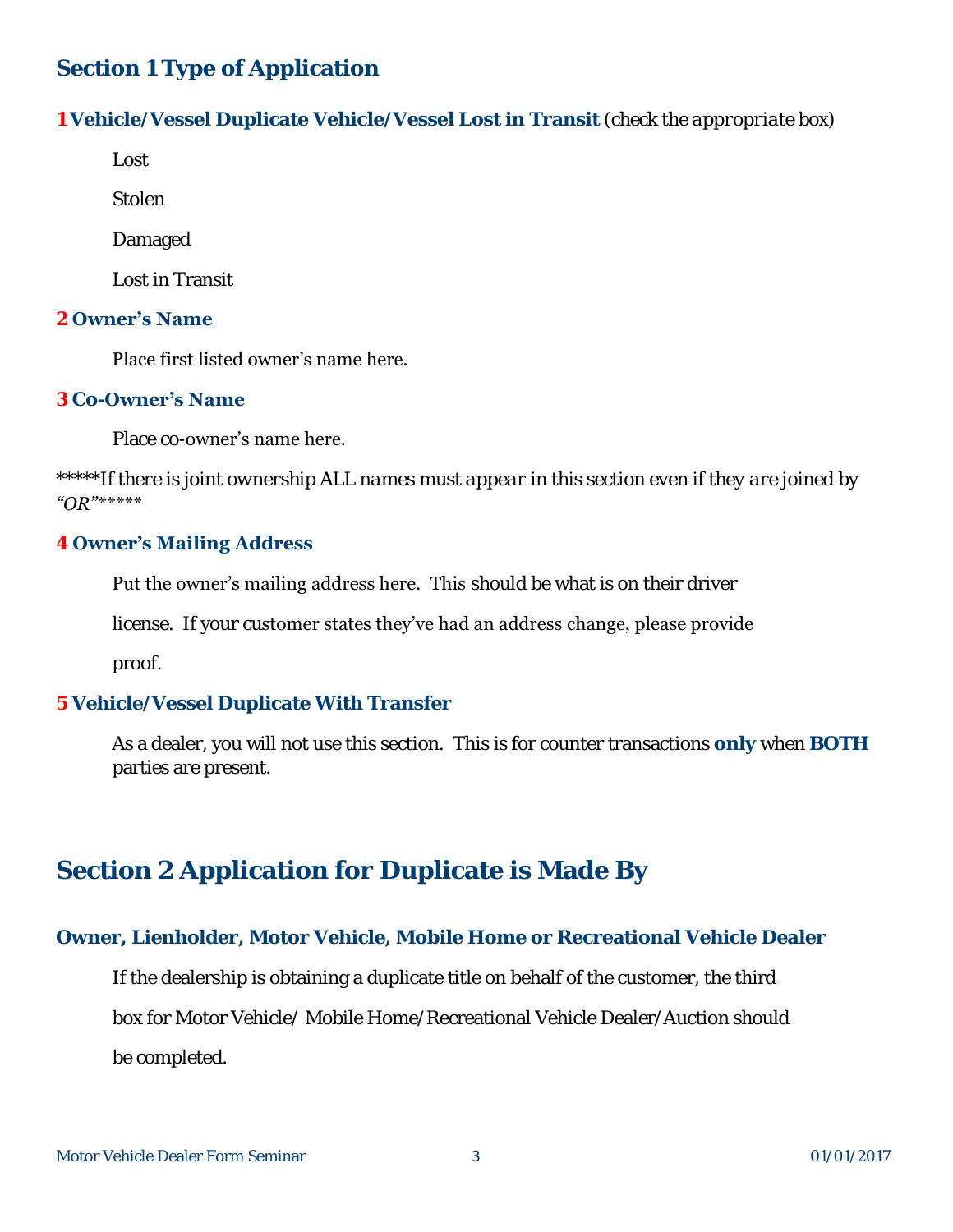## **6 Dealer/Auction License Number**

Put your license number here.

## **7 Lienholder or Dealer/Auction Name**

Print the name of the Dealership here.

## **8 Address**

Print the address of the Dealership here.

# **Section 3 Motor Vehicle, Mobile Home or Vessel Description**

## **9 Vehicle/Vessel Identification Number**

Put the VIN or the HIN in this area.

## **10 Make/Manufacturer**

Put the make or the manufacturer in this area.

## **11 Year**

The year of the vehicle, vessel, or mobile home goes here.

## **12 Body**

The body of the vehicle goes in this box.

## **13 Color**

The color of the vehicle goes here. If it's an application for a duplicate vessel or mobile home, this box is not applicable. Please enter basic colors such as Red, Black, Blue, etc. not the manufacturer's color name such as Raven, Serengeti Sand, etc.

## **14 License Plate or Vessel Registration Number**

Enter the license plate number for a vehicle and the FL number for a vessel.

## **15 Florida Title Number**

We can only duplicate Florida titles. The Florida title number goes in this area.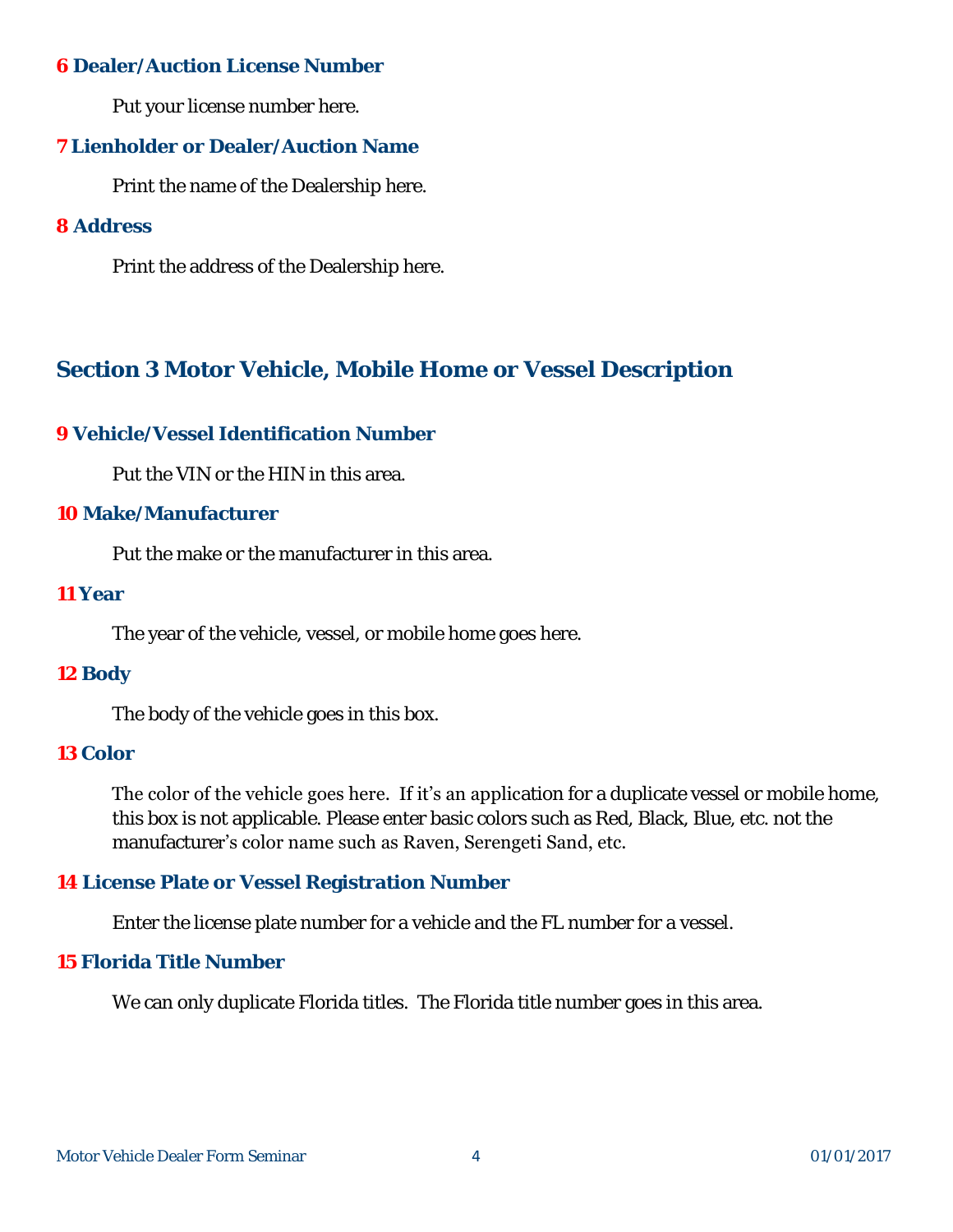## **Section 4 Vehicle Usage/Brands**

**16 Vehicle Usage/Brands** *(check the appropriate box/boxes)* 

## **Section 5 Lienholder Information**

#### **17 If No Lien, Print "NONE"**

If there is no lien on the vehicle/vessel/mobile home, put the word "none" here.

#### **\*\*\*\*\*If there is a lien, only the lienholder can apply for a duplicate title\*\*\*\***

#### **18 Lienholder Information**

This form allows you to add a lien and apply for a duplicate at the same time.

This is not a common occurrence.

## **Section 6 Application Attestment/Signatures and Odometer**

#### **19 5 or 6 Digit Odometer** *(check the appropriate box)*

Is it a 5 or 6 digit odometer? Remember, most of the digital odometers are 6 digits.

**20 Odometer Reading**

A current odometer reading is required for all duplicate applications with the exception of repossession. (An application for duplicate title by the lienholder)

#### **21 Date the Odometer is Read**

Insert the date of the odometer reading.

#### **22 Odometer Attestment** *(check the appropriate box)*

Is the odometer reading

Actual

In Excess

Not Actual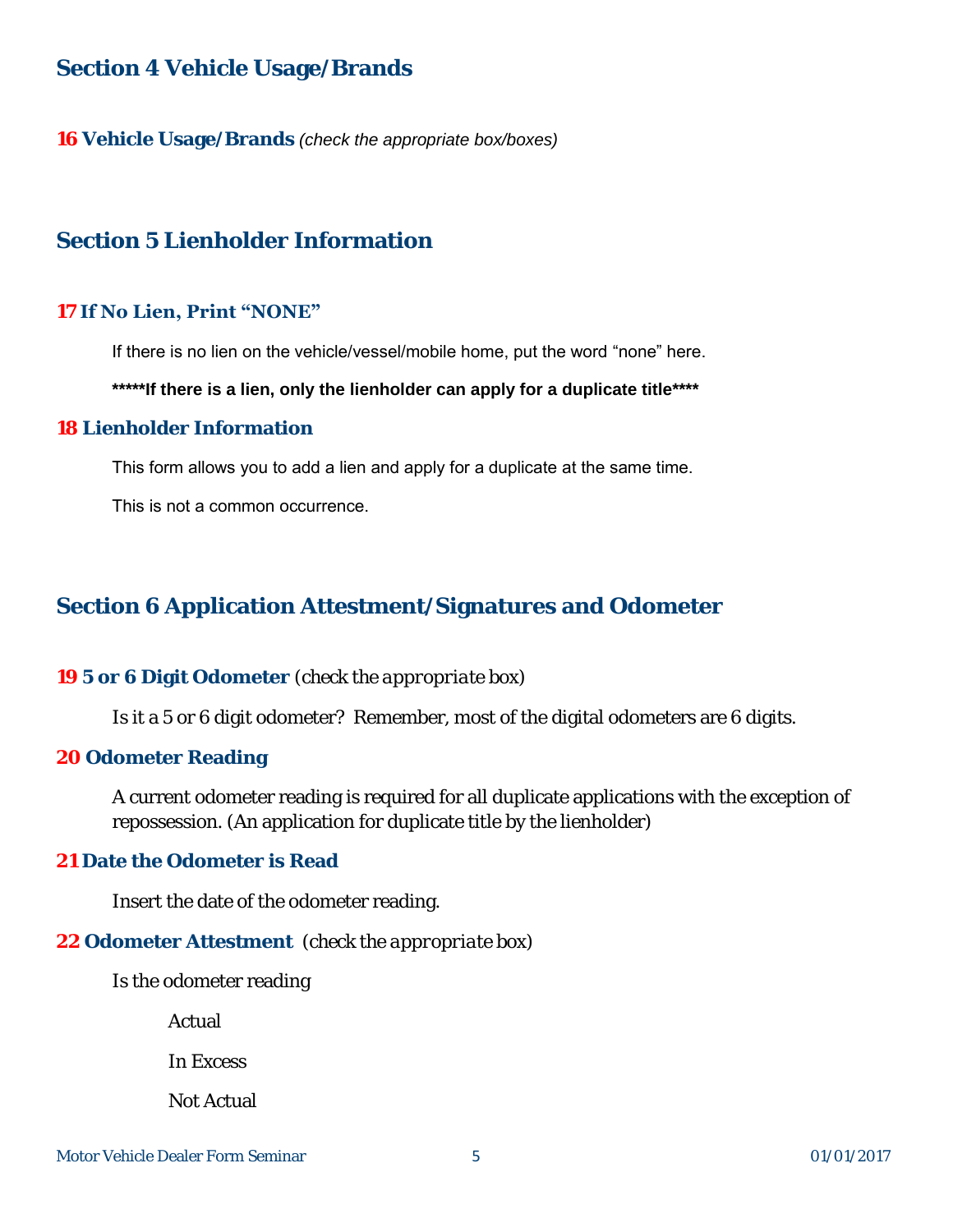## **23 I Certify That The Motor Vehicle/Vessel Will Not Be Operated On**

## **The Streets…..**

 If the dealership is applying for a duplicate title on behalf of their customer, this box will not need to be completed. This area is for walk-in customers only.

**24 I Attest to Having Acquired The Motor Vehicle, Mobile Home or** 

## **Vessel By**

 If the dealership is applying for a duplicate title on behalf of their customer, this box will not need to be completed. This area is for walk-in customers only.

## **25 Date Sold**

 If the dealership is applying for a duplicate title on behalf of their customer, this box will not need to be completed. This area is for walk-in customers only.

## **26 Selling Price**

 If the dealership is applying for a duplicate title on behalf of their customer, this box will not need to be completed. This area is for walk-in customers only.

## **27 Signature of Purchaser**

If the dealership is applying for a duplicate title on behalf of their customer, this

box will not need to be completed. This area is for walk-in customers only.

## **28 Signature of Co-Purchaser**

If the dealership is applying for a duplicate title on behalf of their customer, this

box will not need to be completed. This area is for walk-in customers only.

## **29 Signature and Printed Name of Seller/Owner/Lienholder**

Either the Seller, Owner or Lienholder signs here. If you are doing this on behalf of your customer, they still need to sign this form.

## **30 Signature and Printed Name of Co-Owner**

The co-owner signs and prints their name here. If the title is in two names joined by **"or"**, **both** printed names need to appear, but we only need **one** signature. If the title is in two names joined by **"and"**, we need **both** signatures.